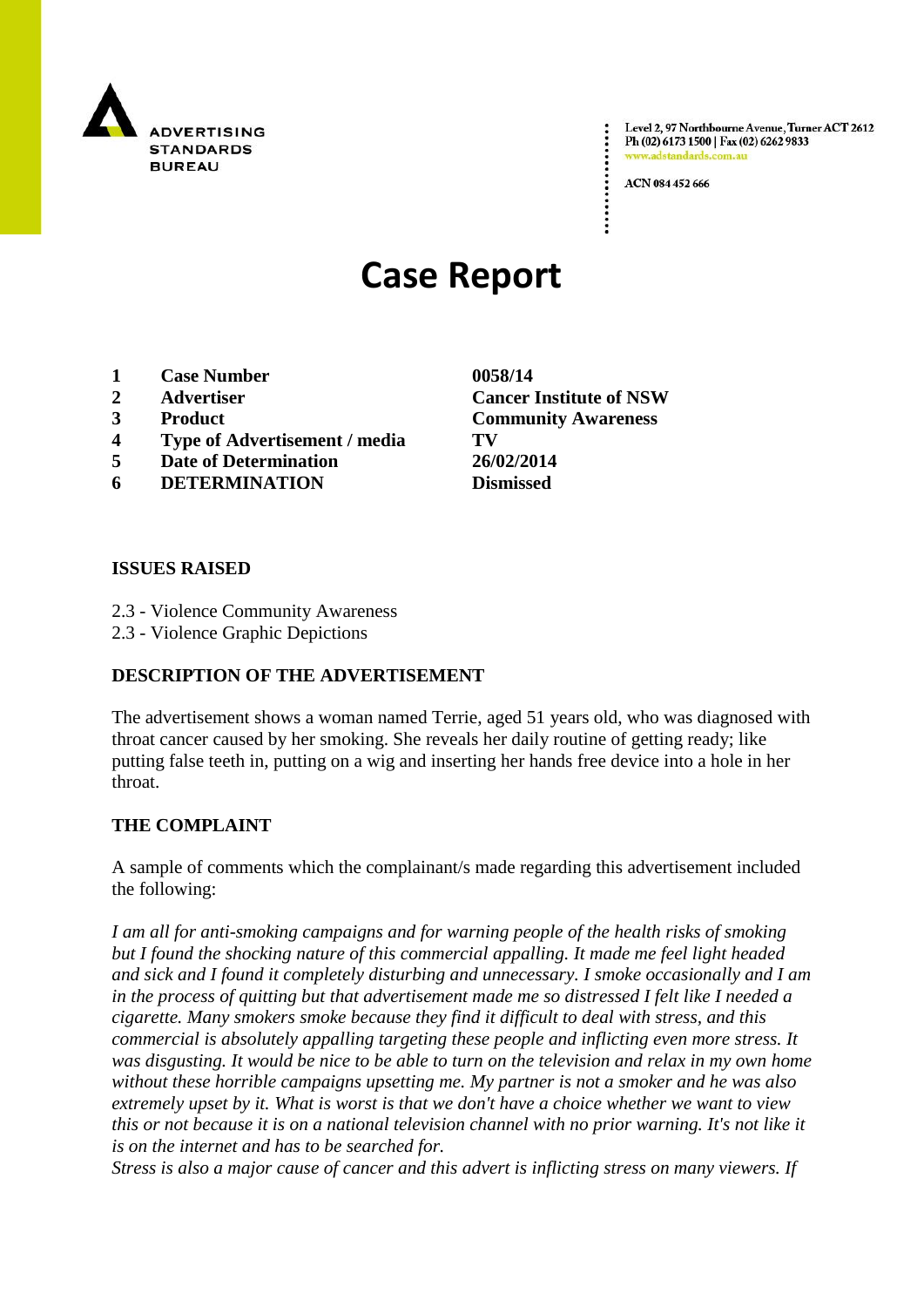*necessary I can make a petition to support my claim. I am extremely unhappy with the content of this advertisement. It is very graphic and unhelpful, and contributing to stress and potentially stress related cancers.*

*I would appreciate it if you have this commercial removed from television and possible restricted to online advertising where people have a choice to search for it. I am also happy to consult a lawyer if necessary.*

*Smokers are people too, and those who are still struggling with stress or struggling to quit should not have to be subjected to commercials like that.*

#### **THE ADVERTISER'S RESPONSE**

Comments which the advertiser made in response to the complainant/s regarding this advertisement include the following:

*Terrie launched on 9 February on Free to Air TV across NSW and will run till 22 March 2014. The advertisement will also run on SBS with Arabic and Chinese subtitles till 29 March 2014. This television advertisement was developed by the United States Centers for Disease Control and Prevention and adapted for use in Australia. Other media includes online video, outdoor and digital advertisements.*

*The advertisement, referred to in the complaint is a 30-second television commercial that has an M CAD rating and CAD reference number of MZ2SDGOE. It should be noted that in consultation with CAD, amendments were made to the television commercial to re-classify it with a PG CAD rating and CAD reference number of PZ3COGOE. This was effective from 12 February 2014 at 12pm. The advertisement shows a woman named Terrie, aged 51 years old, who was diagnosed with throat cancer caused by her smoking. She reveals her daily routine of getting ready; the real life consequences of her smoking. While the images are confronting, they are not intended to cause distress. It is however, important to inform adult smokers of the causal relationship between smoking and throat cancer . There is strong evidence to support this, identified as early as 1964i. The call to action reminds smokers that smoking causes immediate damage to their health and promotes the two state-wide quit smoking support services; Quitline and the iCanQuit website.*

*Tobacco is the largest cause of preventable death and disease in our community. Smoking increases the risk of many cancers and 20% of all cancer deaths in NSW are caused by smoking. The cost to the NSW community as a result of tobacco smoking in 2006/07 was estimated conservatively at \$8.4billion. An economic appraisal has also been conducted on the Institute's anti-smoking mass media campaigns, demonstrating a benefit-cost ratio of between 6.6:1 and 19.1:1. Even on the most conservative basis, this result demonstrates the cost effectiveness of these campaigns in NSW and the magnitude of the social cost savings. Trying to change behaviours where addiction is involved is an enormous challenge. We know from research that it is important to demonstrate that smoking has immediate health consequences and that there is an immediate need to quit rather than sometime in the future. In this, we have followed a similar approach in other smoking cessation campaigns. The research carried out for the National Tobacco Campaign, for example, shows that advertising that is credible, personally relevant, provides new information and evokes a strong visceral response, encourages smokers to put quitting on 'today's agenda'. It also helps ex-smokers stay quit and importantly, discourages non-smokers from starting. Evaluation also found that the number of calls to the Quitline strongly reflected television TARP (target audience rating points) weights. When television advertising activity ceases,*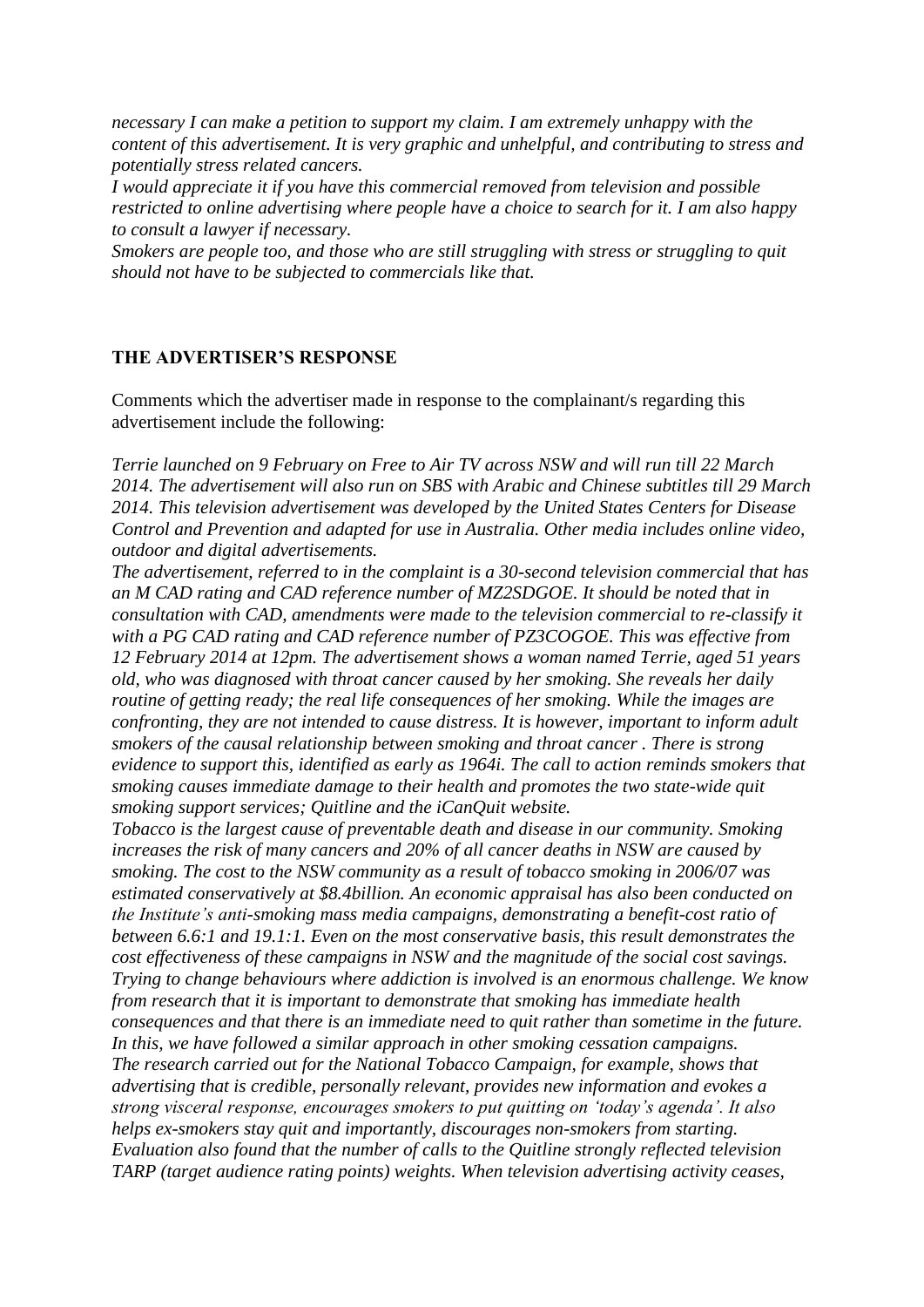*call volume to the Quitline generally drops to pre-campaign levels.*

*Furthermore, there is strong evidence that emotionally intense messages emphasising the negative health effects of smoking using testimonials consistently perform better (lead to higher ratings, more Quitline calls, higher quit rates) than advertisements generating lower levels of negative emotion .*

*As per the Australian Association of National Advertisers code of ethics, I do not believe this advertisement is in breach of Section 2 (Consumer complaints):*

*2.1 The advertisement does not portray people or depict material in a way which discriminates against or vilifies a person or section of the community. Terrie has volunteered to share her daily experience with smoking-related throat cancer to motivate others to quit smoking now. It is an honest account of her daily routine.*

*2.2 The advertisement does not employ sexual appeal in a manner which is exploitative and degrading of any individual or group of people. There are no scenes within this advertisement of that nature.*

*2.3 The advertisement does not present or portray violence. While this complaint refers to Terrie breaching section 2.3 of the code of ethics, violence infers the use of physical force against oneself or others. Terrie is sharing her personal story of the physical consequences of throat cancer caused by her smoking but this was not due to violence towards herself or others.*

*2.4 The advertisement does not include any sexual/nudity scenes.*

*2.5 The advertisement does contain any inappropriate or obscene language.*

*2.6 The advertisement does not depict material contrary to Prevailing Community Standards on health and safety. The Terrie advertisement does not contain references to unsafe behaviour. In fact, the advertisement acts to discourage people to smoke and motivate smokers to quit. Tobacco use is a public health issue.*

*Since 2003 NSW has experienced an approximate 5% decline in smoking prevalence . This is due to a comprehensive tobacco control response of which these kinds of campaigns are an important element. However, while these declines are positive, there are still over a million smokers in NSWii. This decline in smoking can in part be attributed to increased funding toward tobacco control, including smoking cessation campaigns. To sustain this level of decline, it is necessary to continue to prompt and remind smokers of the need to quit. I hope that the Advertising Standards Bureau will appreciate that this campaign is helping to educate smokers on the dangers of smoking. By quitting now, smokers can significantly decrease their risk of smoking-caused diseases and make a change to improve their health.*

## **THE DETERMINATION**

The Advertising Standards Board ("Board") considered whether this advertisement breaches Section 2 of the Advertiser Code of Ethics (the "Code").

The Board noted the complainant"s concerns that the advertisement depicts images that are graphic and disturbing and not appropriate for viewing on television.

The Board viewed the advertisement and noted the advertiser"s response.

The Board considered whether the advertisement was in breach of Section 2.3 of the Code. Section 2.3 states: "Advertising or Marketing Communications shall not present or portray violence unless it is justifiable in the context of the product or service advertised".

The Board noted that the advertisement features a woman named Terrie showing the viewer her routine of getting ready each day. This includes putting in her dentures, putting on her wig and then inserting her hands free device into her throat so that she can speak and be heard.